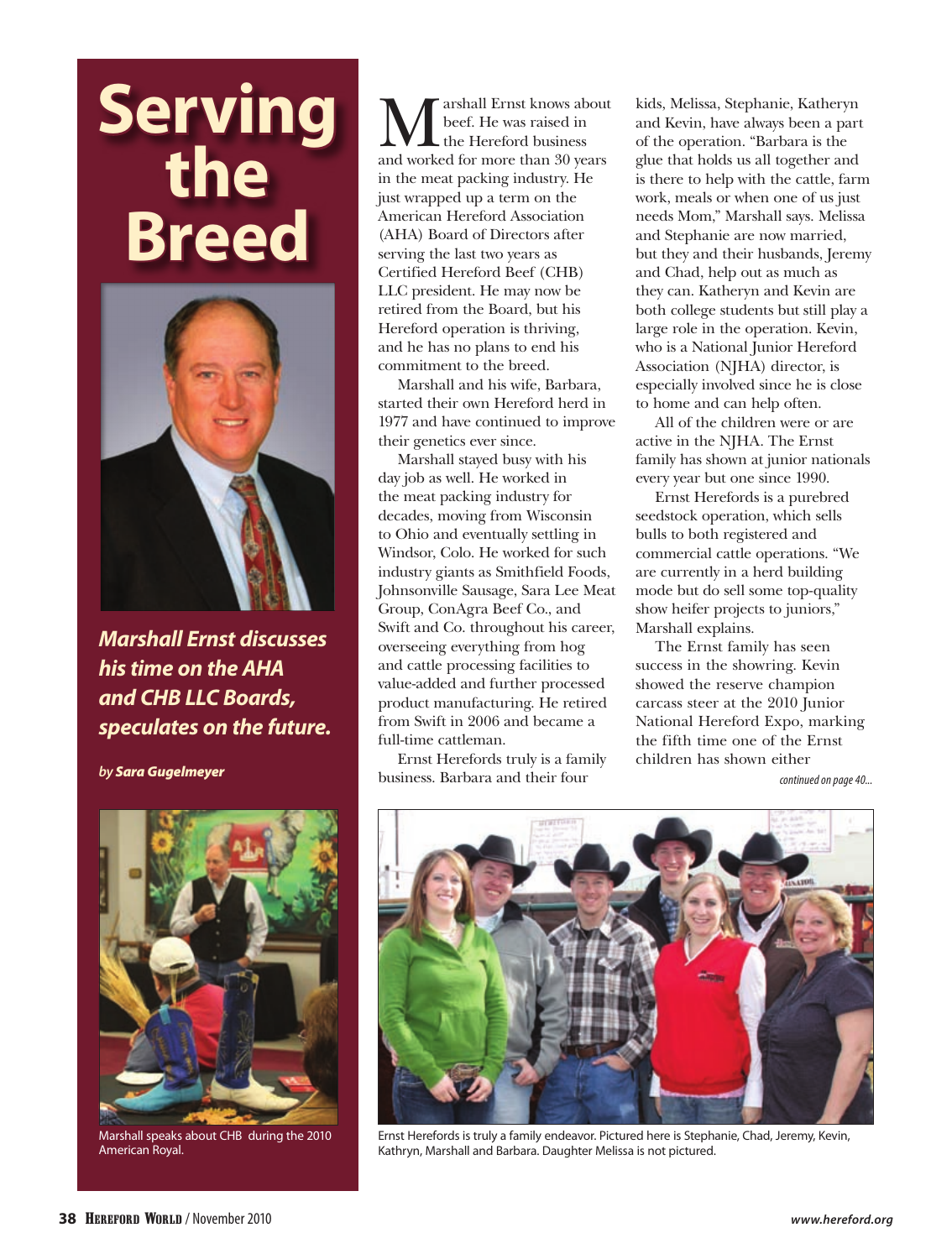### **Q**&**A with Marshall Ernst**

## **What do we need to work on as a breed?**

**A→** Demand for Hereford bulls going back on the predominantly black commercial cow herd is as good as I have seen it in my lifetime. As breeders we need to be sure that we are producing the kind of cattle that are in demand by commercial cattlemen and will make them money. We need to be sure and only keep bulls that deliver quality attributes. The combination of low to moderately low birth weights along with cattle that have solid growth and performance are two of the keys. Carcass traits must be right there as well, particularly in regard to marbling.

As an Association, we need to stay abreast of the fast moving and developing science of genomics and be ready to utilize science to keep the Hereford breed in a position of prominence. The AHA staff and Board of Directors spend a lot of time staying up to speed with new research as it becomes available and are in constant contact with genomics companies. Genomics is an area we must continue to be on top of.

Research over the past few years with projects like the Lacey and Circle A crossbreeding programs have given the AHA good data to spread the word about the value of Hereford bulls in crossbreeding programs. The AHA must continue this research. The advertising program using the "Black only Better" theme and several other Hereford heterosis emphasis ads seem to have traction with commercial cattlemen. We need to continue those programs.

#### **What are the biggest challenges you've faced as CHB president?**

The largest challenges facing CHB over the past two years are undoubtedly the economic conditions of the country. We have found good interest in our CHB<sup>®</sup> product, but because the economy has been slow, consumers are buying lower priced proteins, particularly chicken and pork. In addition, when they buy beef, they are buying more of the chuck and round cuts. That causes CHB LLC revenue problems because we generate dollars from the sale of products with middle meats returning us three cents per pound and end meats one to two cents per pound.

The economy also impacts retailers' decisions to change from one program to another, say from a Black Canyon Angus program to CHB. It costs the retailer a lot of money to trade out programs, and at a time when they are struggling to make profit, they are reluctant to change.

#### **Have the goals you set when elected CHB president been accomplished?**

 $\leftrightarrow$  My goals were to increase volume and bring CHB at least to a breakeven in revenue. This did not happen. We have

however established some things that I believe position CHB to get to that point in the near future and perhaps in fiscal year 2011.

The first is that we have developed a line of further processed products under the Nuestro Rancho line that is a CHB trademarked label. These products are seasoned and marinated in 10 to 12 oz. packages and have gained significant interest in stores that we had never been able to get any of our products into. The margins on these products are in the 20 to 30 cents per pound range. This line can change our profitability significantly while at the same time help us establish positive relationships with retailers to allow us to introduce CHB whole muscle products in the future.

We are in the process of establishing licensing agreements with several brokers that are doing a very good job of promoting CHB, particularly in the upper Midwest.

There are several presentations to large retailers in the Ohio Valley and, believe it or not, in Puerto Rico happening as I speak.

We have acceptance from a high-level executive in the retail sector to join our CHB board of directors. This will be the first time we have had someone so closely involved in the trade be a member of that board, and we look to gain significant insight and assistance from this gentleman's advice and counsel.

We have made significant changes to the staff at CHB. We are leaner and meaner but loaded with a lot more years of experience than we have had in the past. That is why we are seeing some of the contacts start to develop that were mentioned above.

#### $\mathbf Q$  In the new strategic plan is an objective to grow CHB. **What do you think is necessary to make that happen?**

 $\bigoplus$  I believe that the investment all of us have made as members to this point in CHB has been money well spent. I also believe that it is time that this program starts to pay for itself or at least be more neutral in revenue than it has been.

If we had the financial wherewithal to do it, I would like to see CHB become a separate entity from the AHA. We don't currently have the resources to do that, but if we look at Certified Angus Beef's history, there were several times that the American Angus Association almost shut the program down. Fortunately for them they did not. The program really started clicking when it had a structure in place that was fully focused on beef sales and everyone can see where they are at today.

We have a great product, and doing the hard work in the trenches every day and having the most and best qualified people we can have working for the growth of CHB is what will make the program successful. We will need to add to the board more outside industry leadership, like the gentleman I spoke of earlier, that can provide meaningful industry information and help us with contacts and support. HW